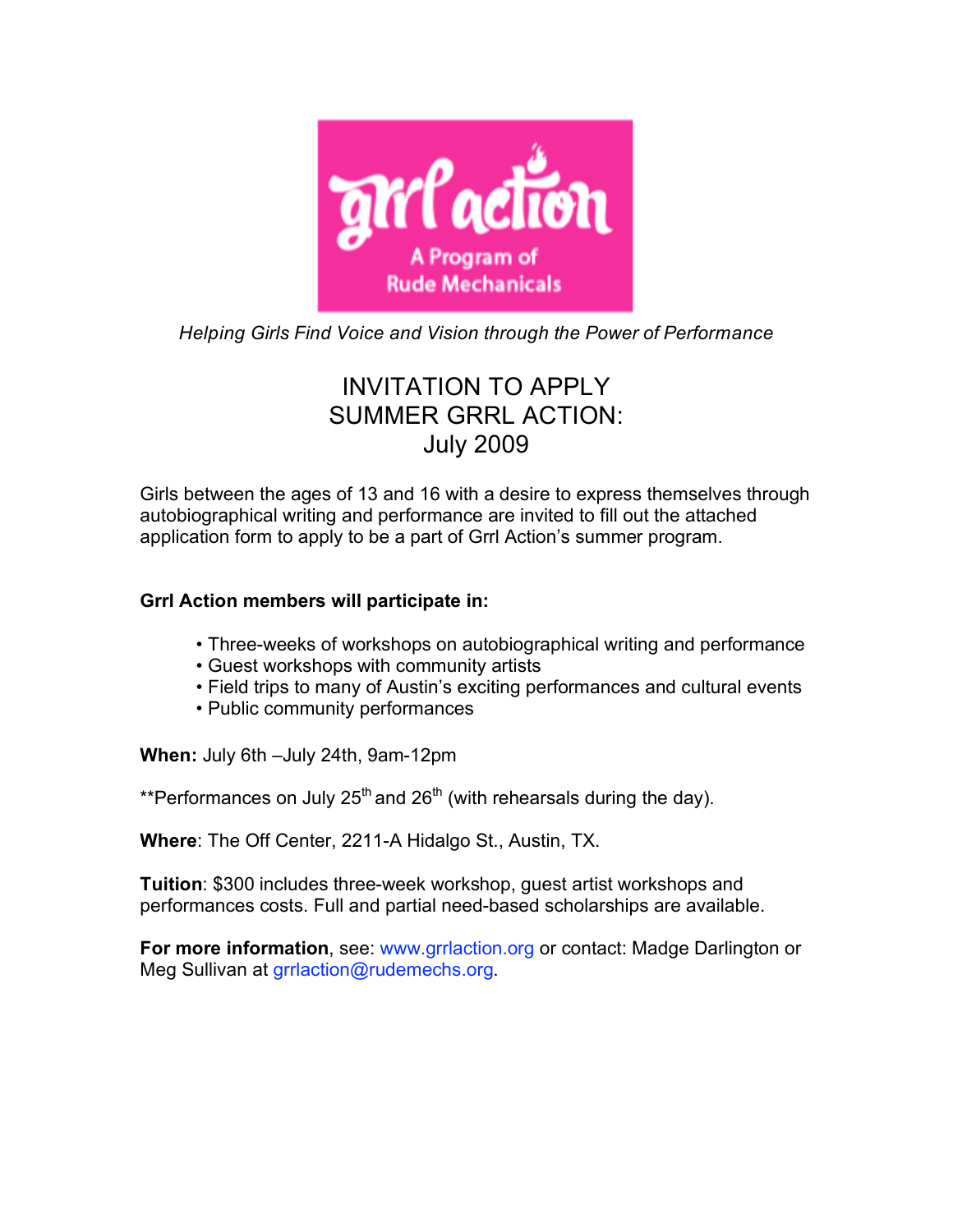

### SUMMER APPLICATION: July 2009 Please return by June 15th

**Please be sure to answer every question below and clearly print your answers.**

|                                                                      | Age:________________________________Birth date:______________________ |  |  |
|----------------------------------------------------------------------|-----------------------------------------------------------------------|--|--|
|                                                                      |                                                                       |  |  |
|                                                                      |                                                                       |  |  |
|                                                                      |                                                                       |  |  |
|                                                                      |                                                                       |  |  |
|                                                                      |                                                                       |  |  |
| Grade in School Fall 08: _____                                       |                                                                       |  |  |
| Where do you go to school?                                           |                                                                       |  |  |
| To what ethnic group do you belong? (optional) _____________________ |                                                                       |  |  |
|                                                                      |                                                                       |  |  |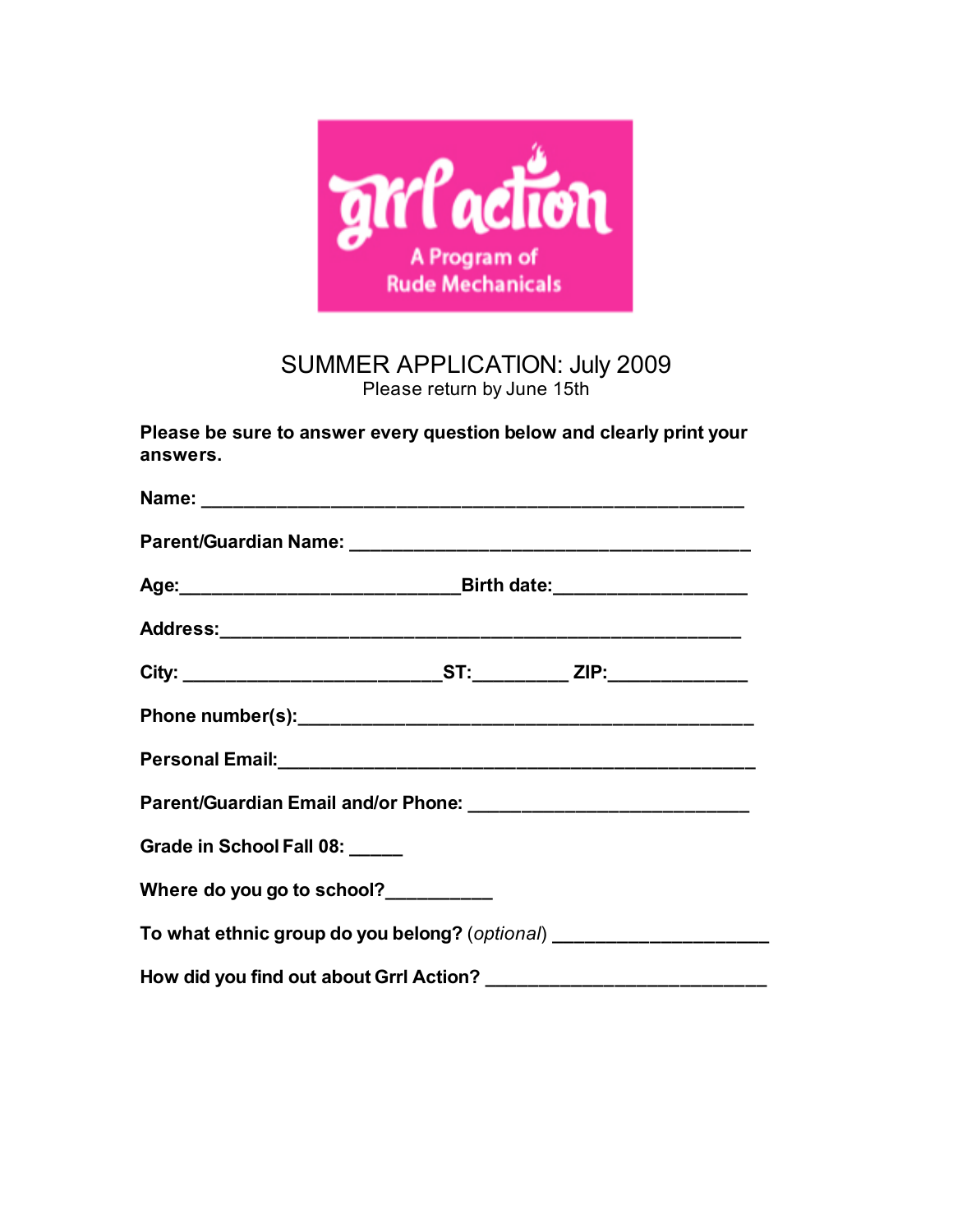**To apply to Grrl Action, please answer the following questions.** *There are no right or wrong answers to the questions – we're simply trying to get to know you a little better. So feel free to answer the questions any way you would like. Use the back of the page if necessary***.**

**1) What is your previous experience with performance, writing, filmmaking, playing music, dancing, painting, drawing, or making other forms of art?**  *Please describe.*

**2) Pick a word to describe yourself, and give us a few sentences about why you picked that word. If you would rather, you may send a drawing, poem, picture, song or monologue on tape, or any other creative expression of yourself.**

**3) Tell us about a recent book you read, play or movie you saw, CD you bought, or concert you went to.** *Did you like it, or not? Why did you pick this book/movie/music? Tell us anything you would like about a recent experience with reading, listening to music, or watching movies.*

**4) What other activities are you involved in on a regular basis?** (*e.g. sports, church, choir, job, family/group activities, etc.) Tell us a little about these activities and what you think about them.*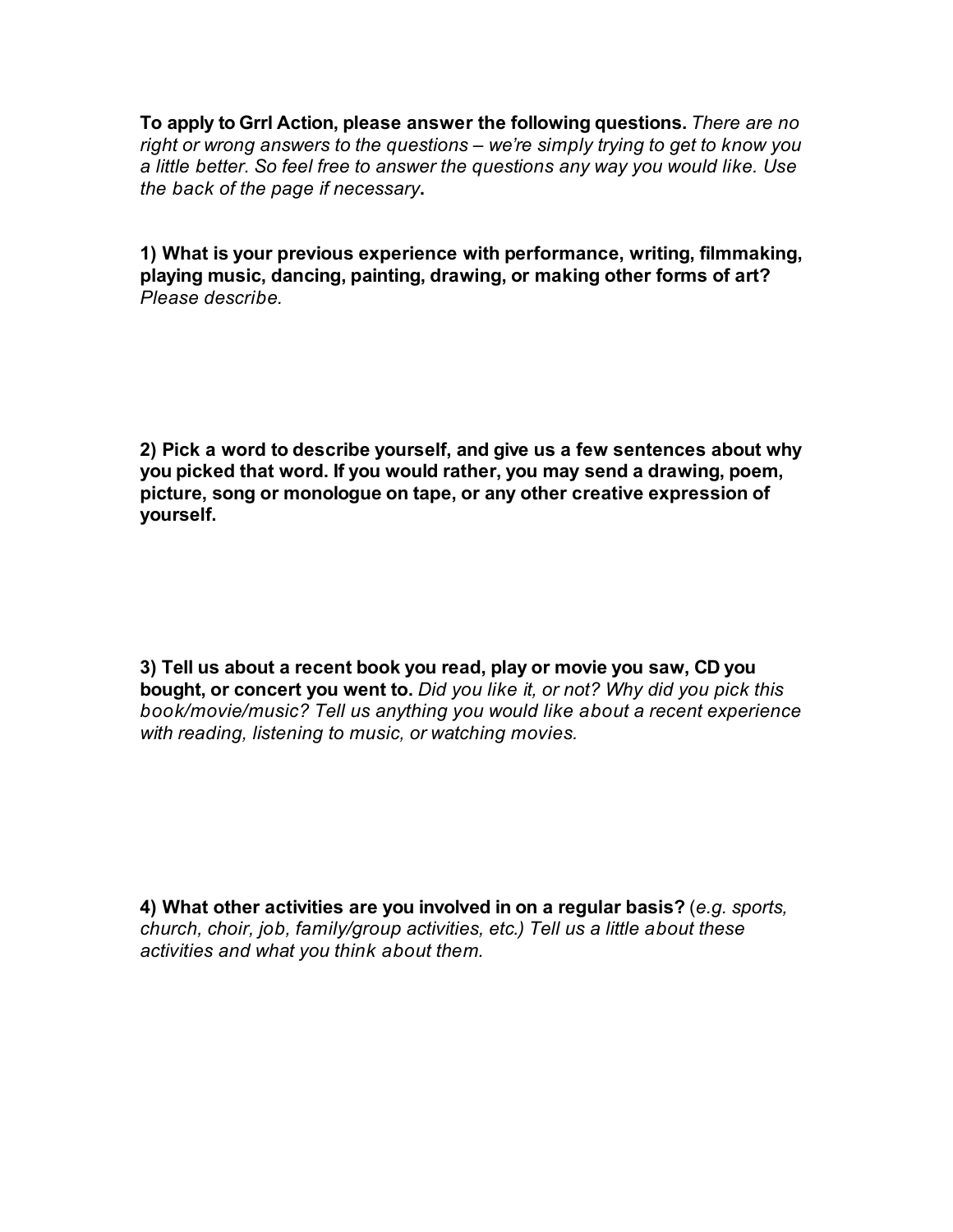**5) Do you have any physical limitations or health concerns that we should know about?** *Your answer here will not prevent you from being accepted to the program. We just want to be able to plan so we can accommodate everyone's needs.*

**6) What is your relationship to performance? Do you enjoy it? Is it challenging to you?** *Please describe.*

**7) What is your relationship to writing? Do you enjoy it? Is it challenging to you? Please describe.**

**8) Is there anything else you want to tell us about why you want to join Grrl Action?** *Please feel free to tell us anything else about yourself or answer a question that you wish we had asked.*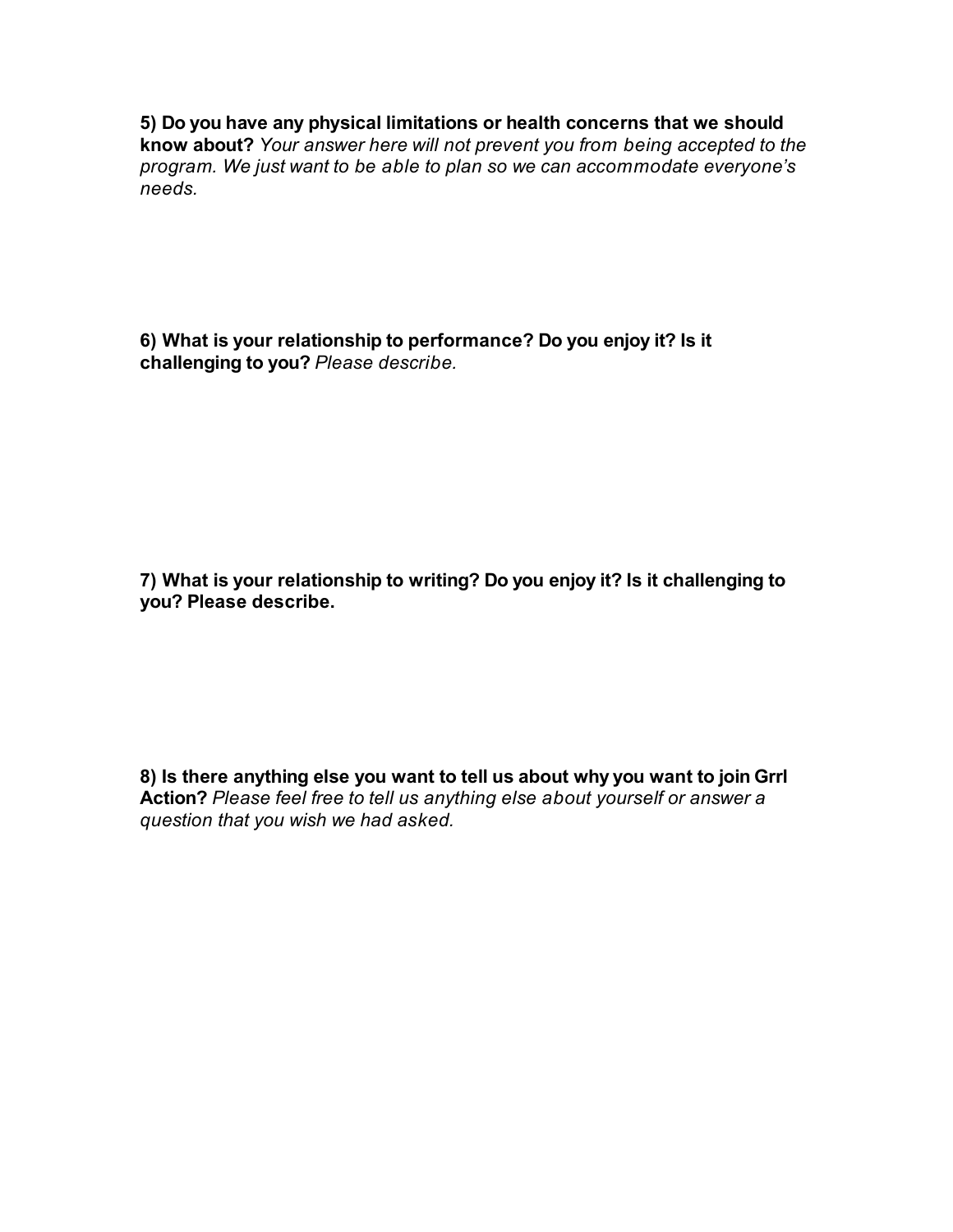

*Helping Girls Find Voice and Vision through the Power of Performance*

## **2009 SUMMER WORKSHOP DATES: JULY 6-26TH**

### **FINANCIAL INFORMATION FORM**

#### TO BE FILLED OUT AND SIGNED BY A PARENT OR GUARDIAN. PLEASE RETURN BY JULY 1<sup>st</sup>.

*For the Summer 2009 workshop, tuition for all classes, guest artists and field trips is \$300. This tuition also covers all individual project expenses, performance costs, and classroom supplies. We recognize that financial aid and payment plans may be a necessity for many of you, so we have provided a variety of options for you to choose from. Please fill in the appropriate information below.* 

Note that all checks should be made out to Rude Mechanicals, with the note "Grrl Action tuition."

Participant's Name: \_\_\_\_\_\_\_\_\_\_\_\_\_\_\_\_\_\_\_\_\_\_\_\_\_\_\_\_\_\_\_\_\_\_\_\_\_\_\_\_\_\_\_\_\_\_\_\_\_\_\_\_\_

Parent/Guardian's Name: \_\_\_\_\_\_\_\_\_\_\_\_\_\_\_\_\_\_\_\_\_\_\_\_\_\_\_\_\_\_\_\_\_\_\_\_\_\_\_\_\_\_\_\_\_\_\_\_

P/G Address: \_\_\_\_\_\_\_\_\_\_\_\_\_\_\_\_\_\_\_\_\_\_\_\_\_\_\_\_\_\_\_\_\_\_\_\_\_\_\_\_\_\_\_\_\_\_\_\_\_\_\_\_\_\_\_\_\_\_

P/G Phone Number **P/G Email:**  $P/G$  Email:

If you are requesting a full or partial scholarship this year, we ask that you volunteer a bit of your time to help our program run smoothly. Please circle the options below for which you would be willing to volunteer:

- Cooking/providing food for a class or event
- Providing transportation for a girl who needs it
- Helping with Grrl Action recruitment/marketing to new girls
- Helping with fundraising/donations of goods and services
- Helping with our final rehearsals/performance during the last week of the workshop.
- Other: